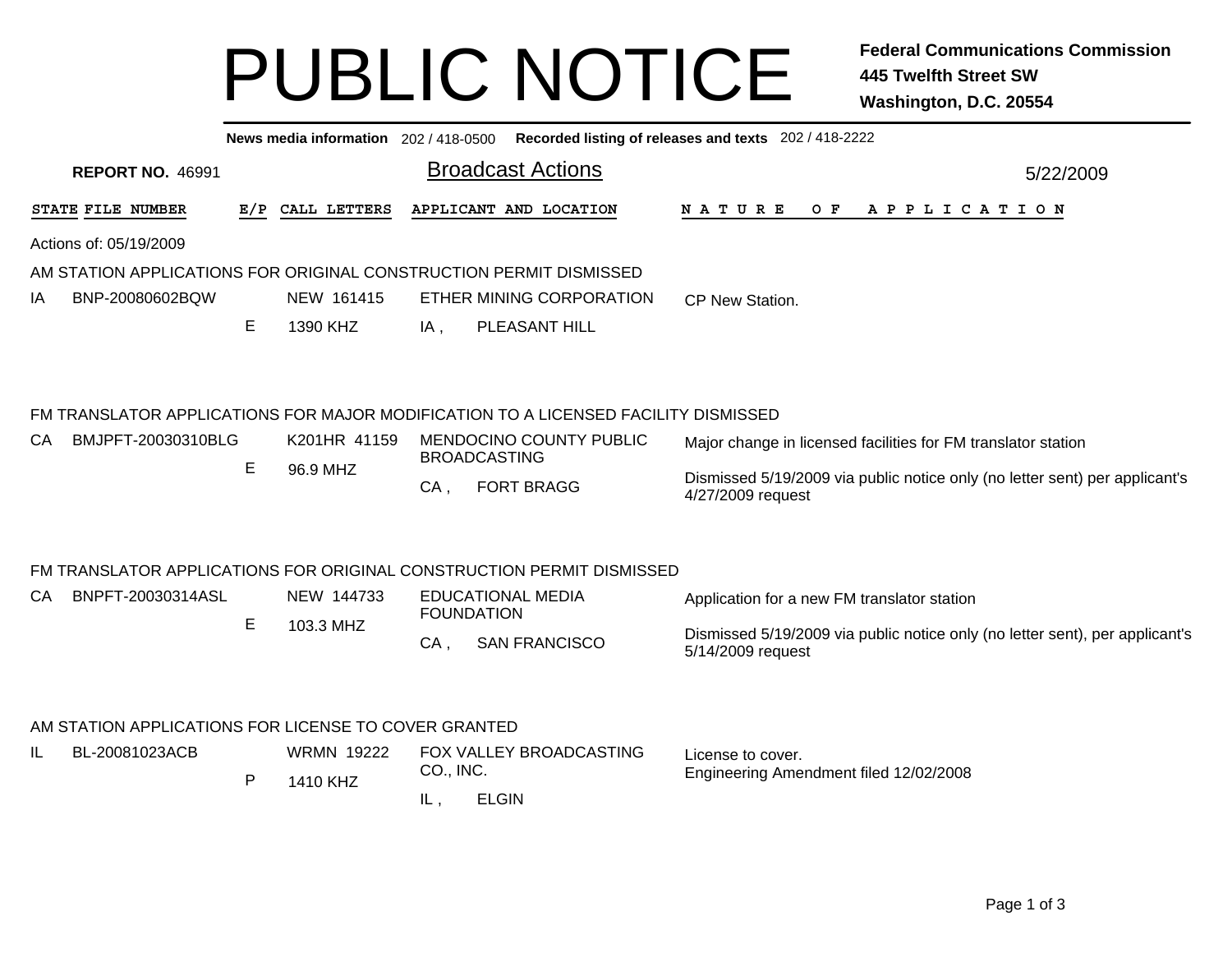## PUBLIC NOTICE **Federal Communications Commission 445 Twelfth Street SW Washington, D.C. 20554**

|     | Recorded listing of releases and texts 202 / 418-2222<br>News media information 202 / 418-0500 |              |                                |                                               |                                                                                    |                                                                                                                       |           |  |  |  |  |  |
|-----|------------------------------------------------------------------------------------------------|--------------|--------------------------------|-----------------------------------------------|------------------------------------------------------------------------------------|-----------------------------------------------------------------------------------------------------------------------|-----------|--|--|--|--|--|
|     | <b>REPORT NO. 46991</b>                                                                        |              |                                |                                               | <b>Broadcast Actions</b>                                                           |                                                                                                                       | 5/22/2009 |  |  |  |  |  |
|     | STATE FILE NUMBER                                                                              |              | E/P CALL LETTERS               |                                               | APPLICANT AND LOCATION                                                             | <b>NATURE</b><br>$O$ $F$<br>A P P L I C A T I O N                                                                     |           |  |  |  |  |  |
|     | Actions of: 05/19/2009                                                                         |              |                                |                                               |                                                                                    |                                                                                                                       |           |  |  |  |  |  |
|     | AM STATION APPLICATIONS FOR LICENSE TO COVER GRANTED                                           |              |                                |                                               |                                                                                    |                                                                                                                       |           |  |  |  |  |  |
| MA. | BMML-20090211ADN                                                                               |              | <b>WUNR 10118</b>              | <b>CHAMPION BROADCASTING</b><br>SYSTEMS, INC. |                                                                                    |                                                                                                                       |           |  |  |  |  |  |
|     |                                                                                                | $\mathsf{P}$ | 1600 KHZ                       | MA,                                           | <b>BROOKLINE</b>                                                                   |                                                                                                                       |           |  |  |  |  |  |
|     | AM STATION APPLICATIONS FOR MODIFICATION OF LICENSE GRANTED                                    |              |                                |                                               |                                                                                    |                                                                                                                       |           |  |  |  |  |  |
| NY. | BML-20090226ACL                                                                                | $\mathsf{P}$ | <b>WGR 56101</b><br>550 KHZ    | <b>LLC</b><br>NY,                             | <b>ENTERCOM BUFFALO LICENSE,</b><br><b>BUFFALO</b>                                 | License to modify.                                                                                                    |           |  |  |  |  |  |
|     | FM STATION APPLICATIONS FOR ASSIGNMENT OF LICENSE GRANTED                                      |              |                                |                                               |                                                                                    |                                                                                                                       |           |  |  |  |  |  |
| NM. | BALH-20090202CCL                                                                               | E            | <b>KIOT 73117</b><br>102.5 MHZ | <b>TRUSTEE</b>                                | THE UNIVISION ALBUQUERQUE<br>TRUST, BOB WOODWARD,                                  | Voluntary Assignment of License, as amended<br>From: THE UNIVISION ALBUQUERQUE TRUST, BOB WOODWARD,<br><b>TRUSTEE</b> |           |  |  |  |  |  |
|     |                                                                                                |              |                                | $NM$ ,                                        | <b>LOS LUNAS</b>                                                                   | To: UNIVISION RADIO LICENSE CORPORATION<br>Form 314                                                                   |           |  |  |  |  |  |
|     |                                                                                                |              |                                |                                               | FM TRANSLATOR APPLICATIONS FOR MINOR MODIFICATION TO A CONSTRUCTION PERMIT GRANTED |                                                                                                                       |           |  |  |  |  |  |
| NY. | BMPFT-20090518AAB                                                                              |              | <b>W256BA</b>                  |                                               | FAMILY LIFE MINISTRIES, INC.                                                       |                                                                                                                       |           |  |  |  |  |  |
|     |                                                                                                | $\mathsf E$  | 154503<br>99.1 MHZ             | NY,                                           | <b>FALCONER</b>                                                                    |                                                                                                                       |           |  |  |  |  |  |